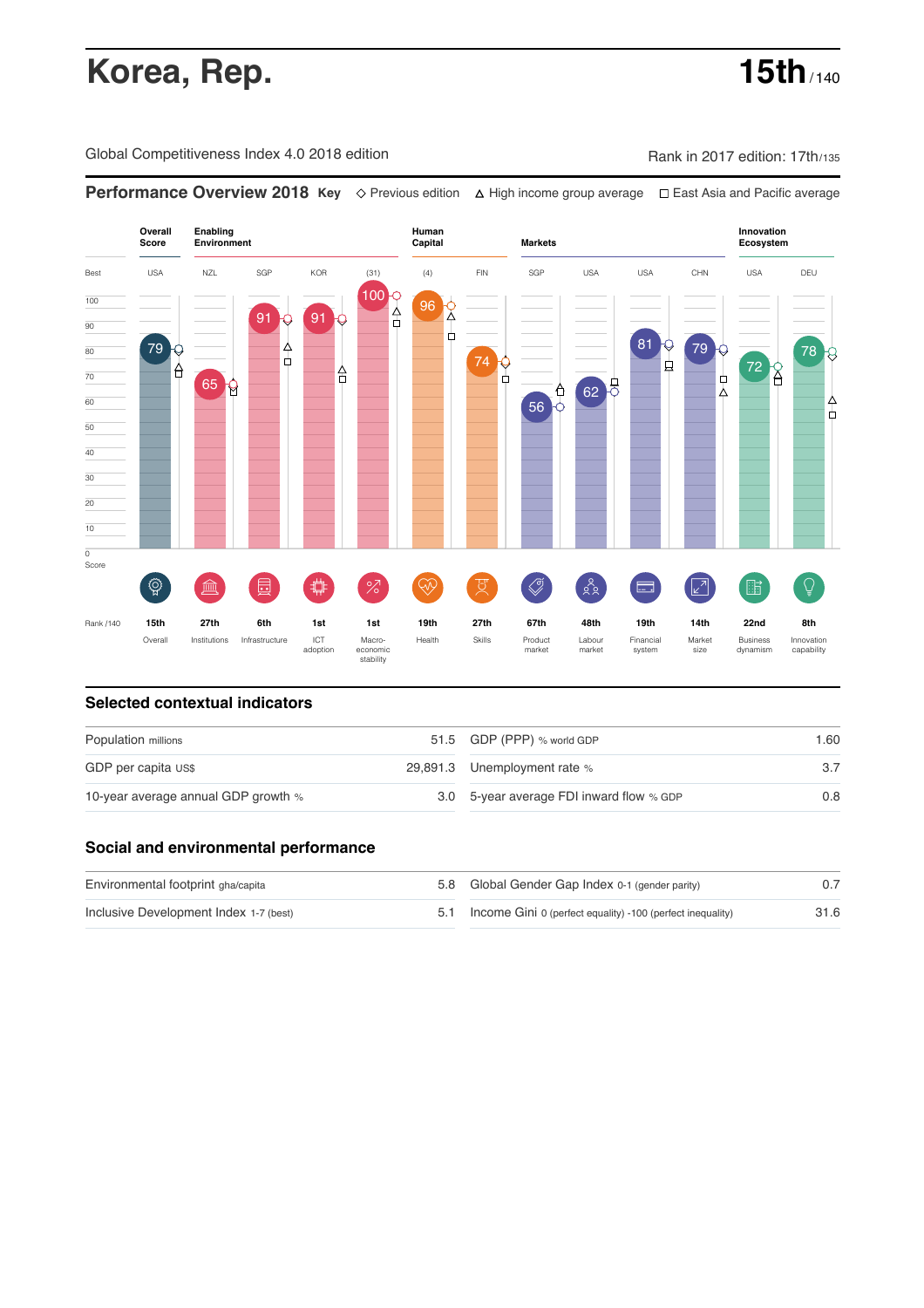# **Korea, Rep. 15th**/140

| <b>Index Component</b>                                                   | Value          | Score *          | Rank/140 | <b>Best Performer</b>       |
|--------------------------------------------------------------------------|----------------|------------------|----------|-----------------------------|
| Pillar 1: Institutions 0-100 (best)                                      |                | 65.4 $\uparrow$  | 27       | <b>New Zealand</b>          |
| 1.01 Organized crime 1-7 (best)                                          | 5.3            | 71.6 ↑           | 40       | Finland                     |
| 1.02 Homicide rate /100,000 pop.                                         | 0.7            | 99.3 ↑           | 22       | Multiple (9)                |
| 1.03 Terrorism incidence 0 (very high) -100 (no incidence)               | 100.0          | 100.0 $\uparrow$ | 44       | Multiple (24)               |
| 1.04 Reliability of police services 1-7 (best)                           | 5.5            | 74.6 ↑           | 35       | Finland                     |
| 1.05 Social capital 0-100 (high)                                         | 48.4           | 48.4 ↑           | 89       | Australia                   |
| 1.06 Budget transparency 0-100 (best)                                    | 100.0          | $100.0 =$        | 1        | Multiple (2)                |
| 1.07 Judicial independence 1-7 (best)                                    | 4.0            | 49.9 ↑           | 63       | Finland                     |
| 1.08 Efficiency of legal framework in challenging regulations 1-7 (best) | 3.5            | 41.3 $\sqrt{ }$  | 57       | Finland                     |
| 1.09 Freedom of the press 0-100 (worst)                                  | 23.5           | 76.5 ↑           | 38       | Norway                      |
| 1.10 Burden of government regulation 1-7 (best)                          | 3.3            | 37.9 ↑           | 79       | Singapore                   |
| 1.11 Efficiency of legal framework in settling disputes 1-7 (best)       | 4.0            | 50.7 $\uparrow$  | 50       | Singapore                   |
| 1.12 E-Participation Index 0-1 (best)                                    | 1.00           | 100.0 $\uparrow$ | 1        | Multiple (3)                |
| 1.13 Future orientation of government 1-7 (best)                         | 4.0            | $50.2$ ↑         | 49       | Singapore                   |
| 1.14 Incidence of corruption 0-100 (best)                                | 54.0           | 54.0 ↑           | 45       | New Zealand                 |
| 1.15 Property rights 1-7 (best)                                          | 5.1            | 68.5 个           | 35       | Finland                     |
| 1.16 Intellectual property protection 1-7 (best)                         | 4.6            | 59.3 ↑           | 47       | Finland                     |
| 1.17 Quality of land administration 0-30 (best)                          | 27.5           | $91.7 =$         | 6        | Singapore                   |
| 1.18 Strength of auditing and reporting standards 1-7 (best)             | 4.9            | 65.6 ↑           | 50       | Finland                     |
|                                                                          | 7.0            |                  |          |                             |
| 1.19 Conflict of interest regulation 0-10 (best)                         | 7.3            | $70.0 =$         | 23       | Multiple (2)                |
| 1.20 Shareholder governance 0-10 (best)                                  |                | $73.0 =$         | 15       | Kazakhstan                  |
| 曼<br>Pillar 2: Infrastructure 0-100 (best)                               |                | $91.3$ ↑         | 6        | Singapore                   |
| 2.01 Road connectivity index 0-100 (best)                                | n/a            | n/a              | n/a      | <b>United States</b>        |
| 2.02 Quality of roads 1-7 (best)                                         | 5.7            | 78.8 个           | 12       | Singapore                   |
| 2.03 Railroad density km of roads/square km                              | 40.6           | $100.0 =$        | 20       | Multiple (20)               |
| 2.04 Efficiency of train services 1-7 (best)                             | 5.9            | $81.4$ ↑         | 4        | Switzerland                 |
| 2.05 Airport connectivity score                                          | 481,087.8      | 91.7 $\sqrt{ }$  | 16       | Multiple (8)                |
| 2.06 Efficiency of air transport services 1-7 (best)                     | 5.8            | $80.6$ ↑         | 9        | Singapore                   |
| 2.07 Liner Shipping Connectivity Index 0-157.1 (best)                    | 109.9          | $100.0 =$        | 3        | Multiple (4)                |
| 2.08 Efficiency of seaport services 1-7 (best)                           | 5.4            | 72.8 ↑           | 14       | Singapore                   |
| 2.09 Electrification rate % pop.                                         | 100.0          | $100.0 =$        | 1        | Multiple (66)               |
| 2.10 Electric power transmission and distribution losses % output        | 3.3            | $100.0 =$        | 8        | Multiple (9)                |
| 2.11 Exposure to unsafe drinking water % pop.                            | 2.3            | $99.7 =$         | 26       | Multiple (23)               |
| 2.12 Reliability of water supply 1-7 (best)                              | 6.3            | 88.9 ↓           | 23       | Switzerland                 |
| ₩<br>Pillar 3: ICT adoption 0-100 (best)                                 | $\overline{a}$ | $91.3 \text{ A}$ | 1        | Korea, Rep.                 |
| 3.01 Mobile-cellular telephone subscriptions /100 pop.                   | 124.9          | $100.0 =$        | 52       | Multiple (68)               |
| 3.02 Mobile-broadband subscriptions /100 pop.                            | 112.8          | n/a              | 17       | <b>United Arab Emirates</b> |
| 3.03 Fixed-broadband Internet subscriptions /100 pop.                    | 41.6           | 83.2 个           | 6        | Switzerland                 |
| 3.04 Fibre Internet subscriptions /100 pop.                              | 30.0           | n/a              | 1        | Korea, Rep.                 |
| 3.05 Internet users % pop.                                               | 92.8           | 92.8 个           | 9        | Iceland                     |
|                                                                          | $\overline{a}$ | $100.0 =$        | 1        | Multiple (31)               |
| <sup>%</sup> Pillar 4: Macroeconomic stability 0-100 (best)              |                |                  |          |                             |
| 4.01 Inflation annual % change                                           | 1.5            | $100.0 =$        | 1        | Multiple (74)               |
| 4.02 Debt dynamics 0-100 (best)                                          | 100.0          | $100.0 =$        | 1        | Multiple (36)               |
| ųу<br>Pillar 5: Health 0-100 (best)                                      |                | 96.1 $\uparrow$  | 19       | Multiple (4)                |
| 5.01 Healthy life expectancy years                                       | 70.8           | 96.1 $\uparrow$  | 18       | Multiple (4)                |
| Pillar 6: Skills 0-100 (best)                                            |                | 73.6 个           | 27       | <b>Finland</b>              |
| 6.01 Mean years of schooling Years                                       | 12.3           | $82.0 =$         | 23       | Finland                     |
| 6.02 Extent of staff training 1-7 (best)                                 | 4.5            | 58.1 个           | 36       | Switzerland                 |
| 6.03 Quality of vocational training 1-7 (best)                           | 4.6            | 60.7 ↑           | 32       | Switzerland                 |
| 6.04 Skillset of graduates 1-7 (best)                                    | 4.4            | 57.2 ↑           | 43       | Switzerland                 |
| 6.05 Digital skills among population 1-7 (best)                          | 5.0            | 66.3 ↓           | 29       | Sweden                      |
| 6.06 Ease of finding skilled employees 1-7 (best)                        | 4.8            | 63.3 个           | 27       | <b>United States</b>        |
| 6.07 School life expectancy Years                                        | 16.5           | $91.7 =$         | 21       | Multiple (9)                |
| 6.08 Critical thinking in teaching 1-7 (best)                            | 3.1            | 35.5 $\uparrow$  | 90       | <b>United States</b>        |
| 6.09 Pupil-to-teacher ratio in primary education Ratio                   | 16.6           | $83.6 =$         | 53       | Multiple (6)                |